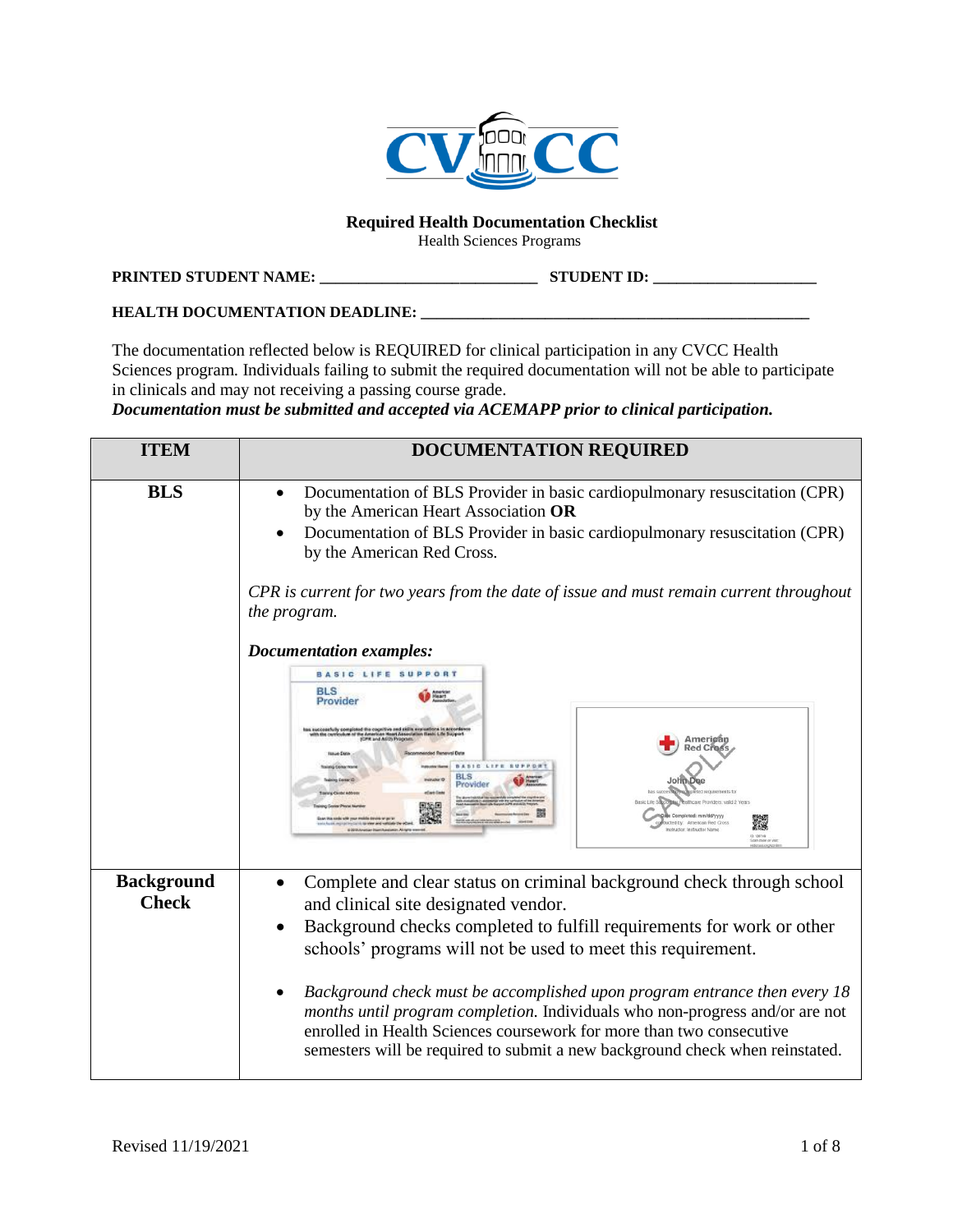| <b>COVID</b>                                    | Documentation of complete COVID vaccination series OR<br>$\bullet$<br>Exemption which must be submitted by each student directly to the<br>appropriate representative at the clinical site. Must be updated annually.<br>Some CVCC clinical sites will not accept exemptions.<br>Individuals without an approved exemption will not be able to complete<br>clinicals at sites requiring vaccination series or approved exemption and should<br>consider themselves advised that alternative clinical placement, while sought,<br>may not be procured which would result in an "incomplete" course grade. |
|-------------------------------------------------|----------------------------------------------------------------------------------------------------------------------------------------------------------------------------------------------------------------------------------------------------------------------------------------------------------------------------------------------------------------------------------------------------------------------------------------------------------------------------------------------------------------------------------------------------------------------------------------------------------|
| <b>Essential</b><br><b>Functions</b>            | Essential Functions form must be signed by a physician, physician's<br>assistant, or a nurse practitioner.<br>In the event of serious illness, pregnancy, or child birth, a new Essential<br>Functions form must be submitted. The Essential Functions form is valid for the<br>duration of the program unless program admission is inactive greater than two<br>semesters.                                                                                                                                                                                                                              |
| <b>Physical</b>                                 | Must be completed on the CVCC Health Sciences physical form, to<br>include signature by a physician, physician's assistant, or a nurse<br>practitioner.<br>Physicals completed to fulfill requirements for work or other schools' programs<br>will not be used to meet this requirement. The CVCC Health Sciences physical<br>form is valid for the duration of the program unless program admission is<br>inactive greater than two semesters.                                                                                                                                                          |
| <b>Driver's License</b><br>or Valid Photo<br>ID | Clear image of valid driver's license OR<br>Clear image of valid state ID OR<br>Clear image of valid CVCC student ID                                                                                                                                                                                                                                                                                                                                                                                                                                                                                     |
| <b>Drug Screen</b>                              | Complete and clear status on 11-panel drug screen through school and<br>$\bullet$<br>clinical site designated vendor.<br>Drug screens completed to fulfill requirements for work or other<br>schools' programs will not be used to meet this requirement.<br>Drug screen must be accomplished upon program entrance then every 18<br>months until program completion. Individuals who non-progress and/or are not<br>enrolled in Health Sciences coursework for more than two consecutive<br>semesters will be required to submit a new background check when reinstated.                                |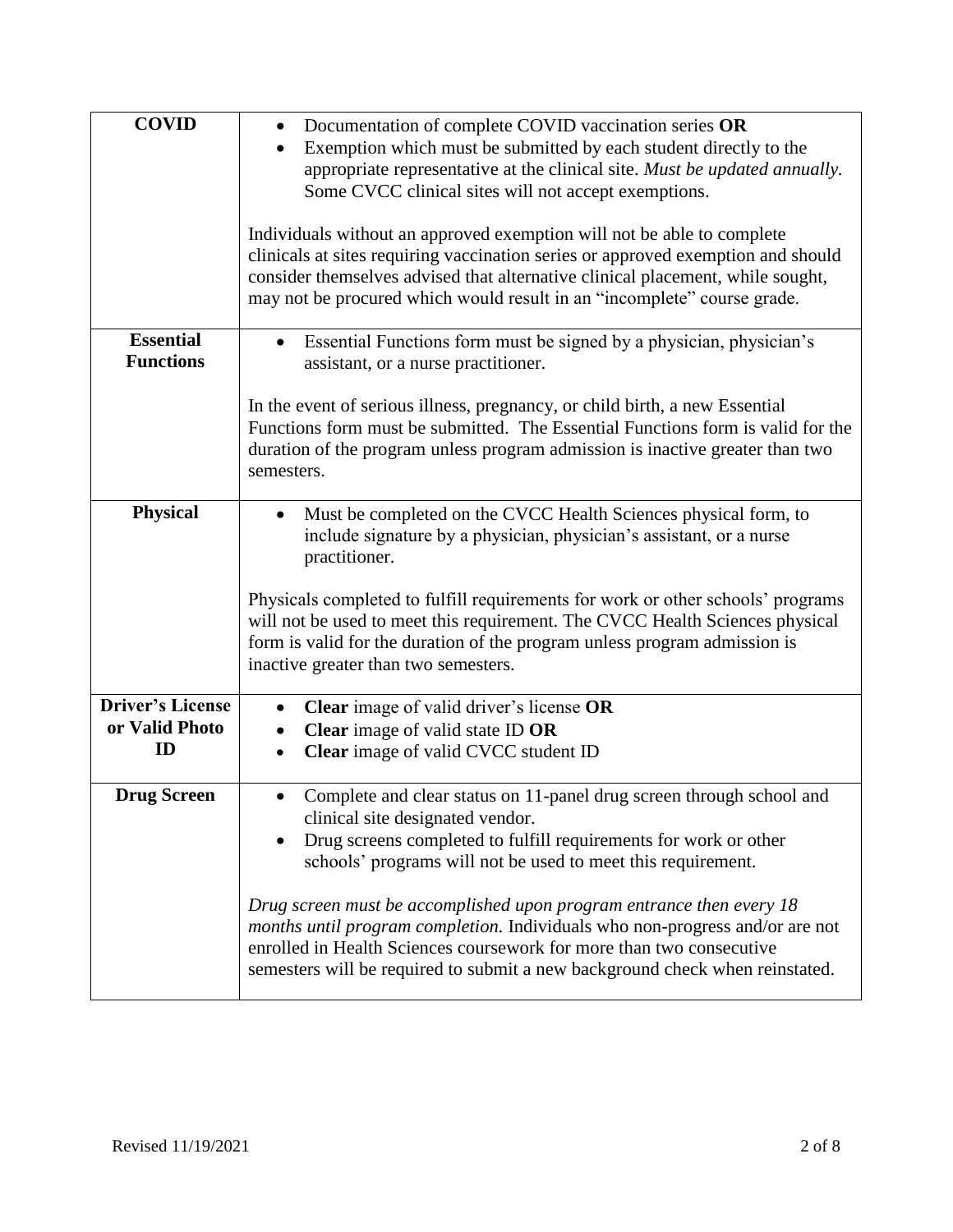| <b>Health</b>        | Proof of current health insurance:<br>$\bullet$                                      |
|----------------------|--------------------------------------------------------------------------------------|
| <b>Insurance</b>     | Letters from Tricare or insurance provider with the student's<br>$\circ$             |
|                      | name listed OR                                                                       |
|                      | Picture of front and back of insurance card Students who do not have<br>$\bullet$    |
|                      | health insurance may contact the Health Sciences Secretary/Coordinator               |
|                      |                                                                                      |
|                      | at 334-291-4925.                                                                     |
|                      |                                                                                      |
|                      | Must be updated annually.<br>$\bullet$                                               |
| <b>Hepatitis B</b>   | Documentation of $\ge$ /=3 doses of the Hepatitis B vaccine series AND<br>$\bullet$  |
| <b>Revised</b>       | documentation of positive titer results (lab work) indicating immunity.              |
| 11/18/2021           | Individuals whose titer results (lab work) indicate they are not<br>$\bullet$        |
|                      | immune must submit:                                                                  |
|                      |                                                                                      |
|                      | Proof of first vaccination dose, administered after date of titer<br>$\circ$         |
|                      | results, and signed Hep B Waiver must be submitted. Hep B                            |
|                      | waiver must be updated annually* AND                                                 |
|                      | Once received, proof of second dose, received one month after<br>$\circ$             |
|                      | first dose AND                                                                       |
|                      | Once received, proof of third dose, received six months after<br>O                   |
|                      | second dose.                                                                         |
|                      | Individuals with documentation that they do not respond to Hepatitis B               |
|                      | vaccination must submit:                                                             |
|                      |                                                                                      |
|                      | Documentation reflecting non-responder AND<br>$\circ$                                |
|                      | Hep B waiver to meet requirement.<br>$\circ$                                         |
|                      |                                                                                      |
| <b>Influenza</b>     | Documentation of seasonal flu immunization for current flu season OR<br>$\bullet$    |
|                      | Waivers are available for those who require religious or medical<br>$\bullet$        |
|                      | exemption; however, a mask will be required to be worn in clinical                   |
|                      | setting throughout flu season.                                                       |
|                      |                                                                                      |
|                      | Must be updated annually.                                                            |
| Measles,             | Individuals $> 21$ years of age:                                                     |
| Mumps, &             | Positive titer results (lab work) indicating immunity must be<br>O                   |
| <b>Rubella (MMR)</b> | submitted.                                                                           |
| <b>Revised</b>       | Individuals $\leq$ 21 years of age:                                                  |
| 11/18/2021           |                                                                                      |
|                      | Positive titer results (lab work) OR<br>$\circ$                                      |
|                      | Two doses of live measles virus vaccine (part of MMR vaccine)<br>O                   |
|                      | on or after first birthday AND                                                       |
|                      | Two doses of live mumps virus vaccine (part of MMR or MR<br>O                        |
|                      | vaccine) on or after first birthday AND                                              |
|                      | Two doses of live rubella virus vaccine (part of MMR or MR<br>O                      |
|                      | vaccine) on or after first birthday.                                                 |
|                      | Individuals $>$ 21 years of age whose titer results (lab work) indicate<br>$\bullet$ |
|                      | they are not immune or a non-responder must submit:                                  |
|                      |                                                                                      |
|                      | Letter from physician, on physician letterhead, stating why<br>$\circ$               |
|                      | additional vaccination or booster should not/cannot be received                      |
|                      | <b>AND</b>                                                                           |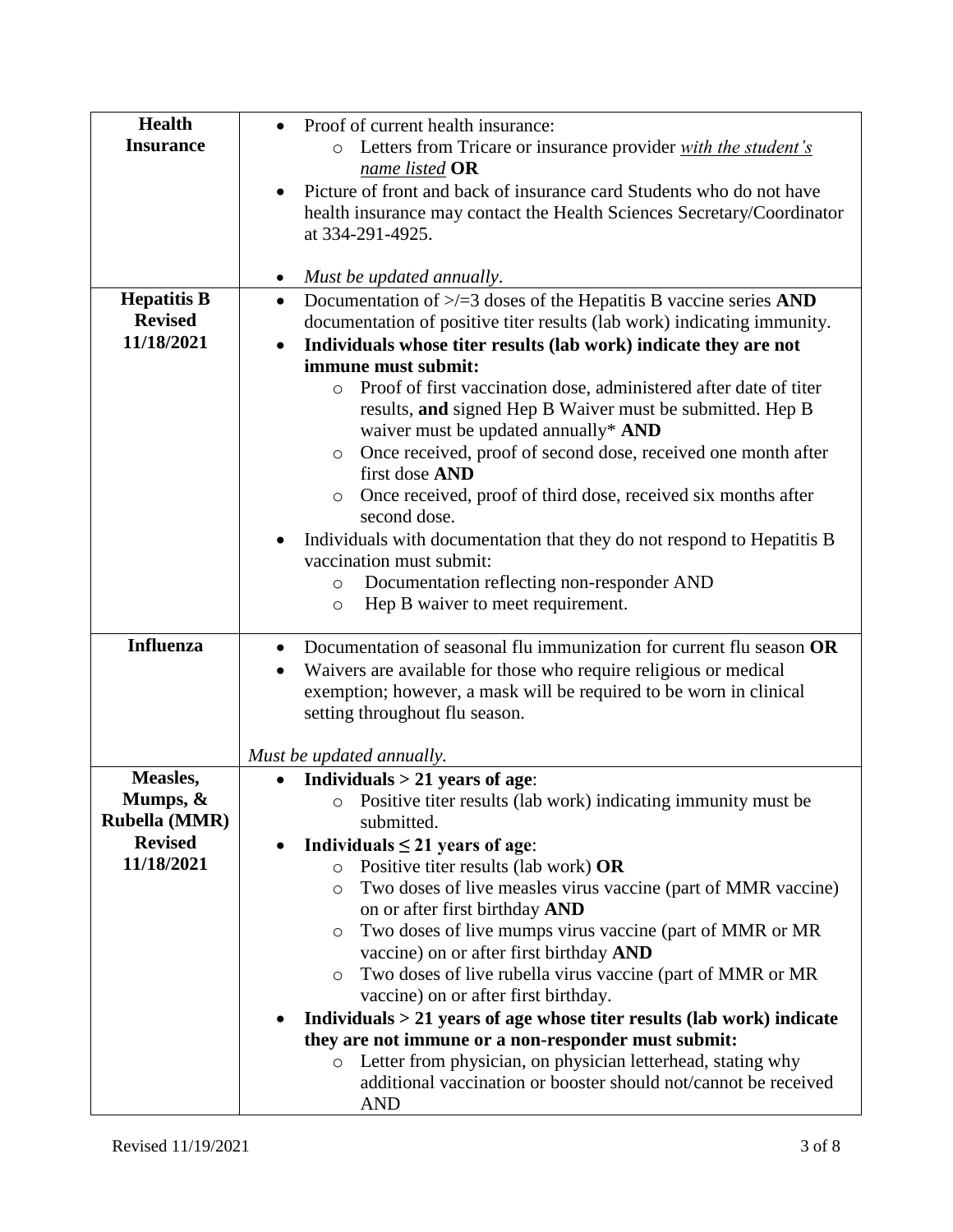|                      | Two doses of live measles virus vaccine (part of MMR vaccine)<br>$\circ$                     |
|----------------------|----------------------------------------------------------------------------------------------|
|                      | on or after first birthday AND                                                               |
|                      | Two doses of live mumps virus vaccine (part of MMR or MR<br>$\circ$                          |
|                      | vaccine) on or after first birthday AND                                                      |
|                      | Two doses of live rubella virus vaccine (part of MMR or MR<br>$\circ$                        |
|                      | vaccine) on or after first birthday.                                                         |
|                      |                                                                                              |
| TB                   | Documentation of negative two-step PPD (Tb skin test) with lab results                       |
| <b>Revised</b>       | Step 1 within last 12 months<br>$\circ$                                                      |
| 11/18/2021           | Step 2 within the last 90 days from INITIAL clinical rotation<br>$\circ$                     |
|                      | start date OR                                                                                |
|                      | Negative T. Spot or QuantiFERON TB Gold blood test results within the                        |
|                      | last 12 months OR                                                                            |
|                      | Individuals with a history of a positive TB test, latent TB infection or                     |
|                      | TB disease must submit:                                                                      |
|                      |                                                                                              |
|                      | Documentation of a current negative chest x-ray from within last<br>$\circ$<br>12 months AND |
|                      |                                                                                              |
|                      | Documentation of medical evaluation that individual has been<br>$\circ$                      |
|                      | treated for TB disease IF the individual has had TB disease.                                 |
|                      |                                                                                              |
| Tetanus,             | Documentation of TDAP (Tetanus, Diphtheria, AND Pertussis)<br>$\bullet$                      |
| Diphtheria, and      | immunization within last 10 years.                                                           |
| <b>Pertussis</b>     | Vaccinations for only Tetanus or only TD are not acceptable.                                 |
| (TDAP)               |                                                                                              |
| <b>Varicella</b>     | Documentation of positive titer results (lab work) indicating immunity<br>$\bullet$          |
| (Chicken Pox)        | <b>OR</b>                                                                                    |
| <b>Revised</b>       | Individuals whose titer results (lab work) indicate they are not                             |
| 11/18/2021           | immune:                                                                                      |
|                      | Proof of two doses of varicella vaccination<br>$\circ$                                       |
|                      |                                                                                              |
| <b>Clinical Site</b> | MAT and Nursing students only. Regulatory forms for clinical sites must be                   |
| <b>Regulatory</b>    | electronically signed and submitted, annually, in ACEMAPP. The forms are                     |
| <b>Forms</b>         | electronic and will appear when students signs into ACEMAPP. Forms may                       |
|                      | include, but are not limited to:                                                             |
|                      | <b>Columbus Regional Confidentiality Form</b>                                                |
|                      | Columbus Regional Health Requirements Checklist<br>$\bullet$                                 |
|                      | Columbus Regional Statement of Responsibility                                                |
|                      | St. Francis Confidentiality Agreement                                                        |
|                      |                                                                                              |
|                      | It is the student's responsibility to log into ACEMAPP regularly to ensure that              |
|                      | forms are up to date.                                                                        |
|                      |                                                                                              |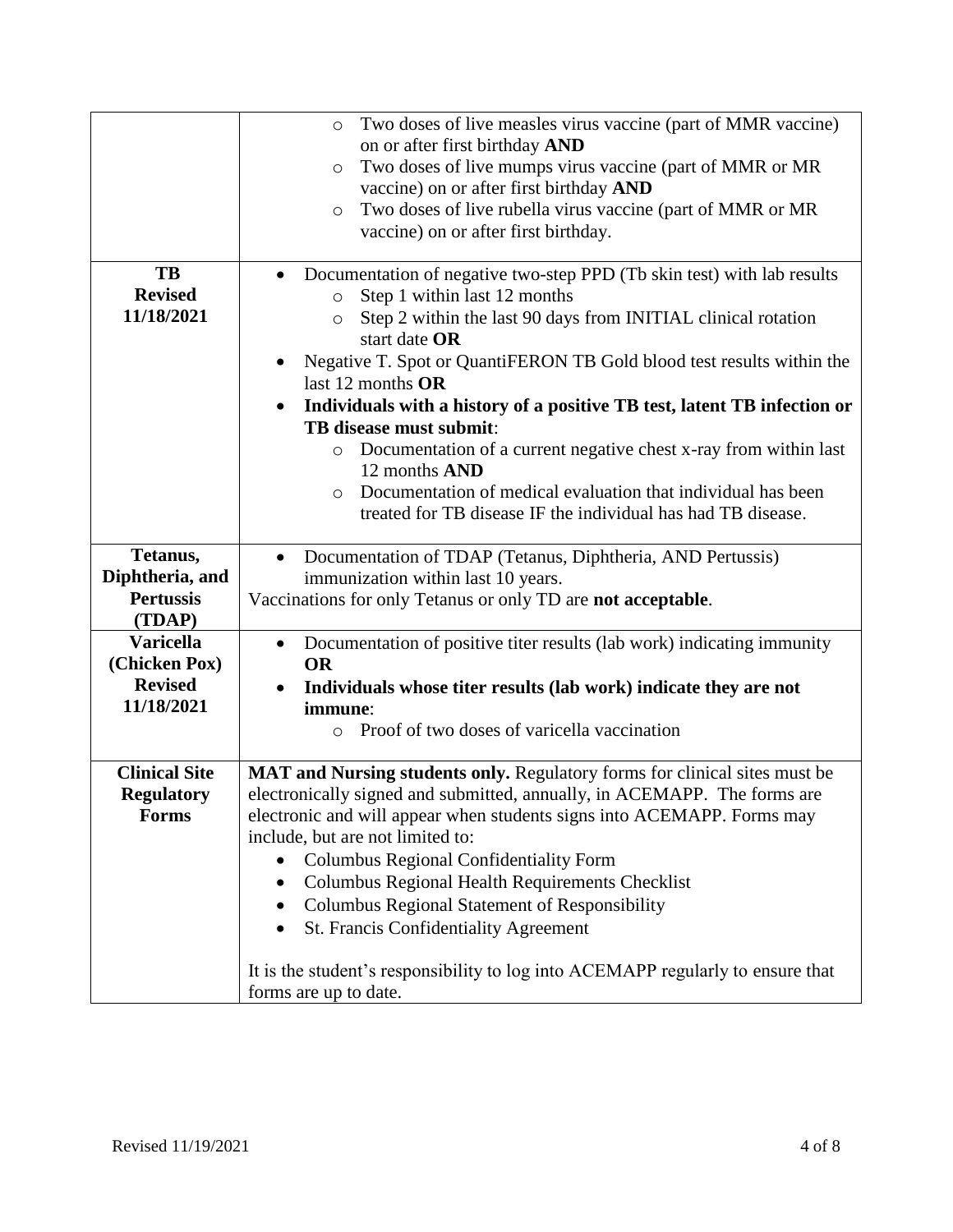| <b>Clinical Site</b> | MAT and Nursing students only. Modules and assessments for clinical sites                                                  |
|----------------------|----------------------------------------------------------------------------------------------------------------------------|
| <b>Modules and</b>   | must be electronically submitted, annually, in ACEMAPP. The forms are                                                      |
| <b>Assessments</b>   | electronic and will appear when students signs into ACEMAPP. Modules and                                                   |
|                      | assessments may include, but are not limited to:                                                                           |
|                      | Columbus Regional- Controlled Substance Management<br>$\bullet$                                                            |
|                      | • Columbus Regional Nursing Orientation                                                                                    |
|                      | It is the student's responsibility to log into ACEMAPP regularly to ensure that<br>modules and assessments are up to date. |

## **Required Health Documentation FAQs**

## *How & where do I submit my health documentation?*

- **Nursing students** are required to submit health documentation by established deadline, communicated in acceptance letter or information e-mail.
	- o Health Sciences Secretary/Coordinator will create student ACEMAPP account.
	- o Student will receive an e-mail containing log in information from ACEMAPP.
		- Student will create profile and upload health documents in ACEMAPP.
		- Documents will appear as "PENDING" until approved by the Health Sciences Secretary/Coordinator.
- **Medical Assisting students** will be required to submit health documentation by the last day of class, of their first semester of Medical Assisting coursework:
	- o Health Sciences Secretary/Coordinator will create student ACEMAPP account.
	- o Student will receive an e-mail containing log in information from ACEMAPP.
		- Student will create profile and upload health documents in ACEMAPP.
		- Documents will appear as "PENDING" until approved by the Health Sciences Secretary/Coordinator.
- **Nursing Aide (CNA/NAS100) students** are required to submit a hard copy of their health documentation to the Health Sciences Secretary/Coordinator by established deadline. Student must keep a copy of submitted documents for their own records.

## *Where can I locate information on ACEMAPP about clinical site requirements?*

- *This is does not apply to CNA students, as they are not required to use ACEMAPP.*
- Piedmont: https://acemapp.org/e-content/piedmont-healthcare-01/content/8936
- St. Francis: https://acemapp.org/e-content/st-francis-emory-healthcare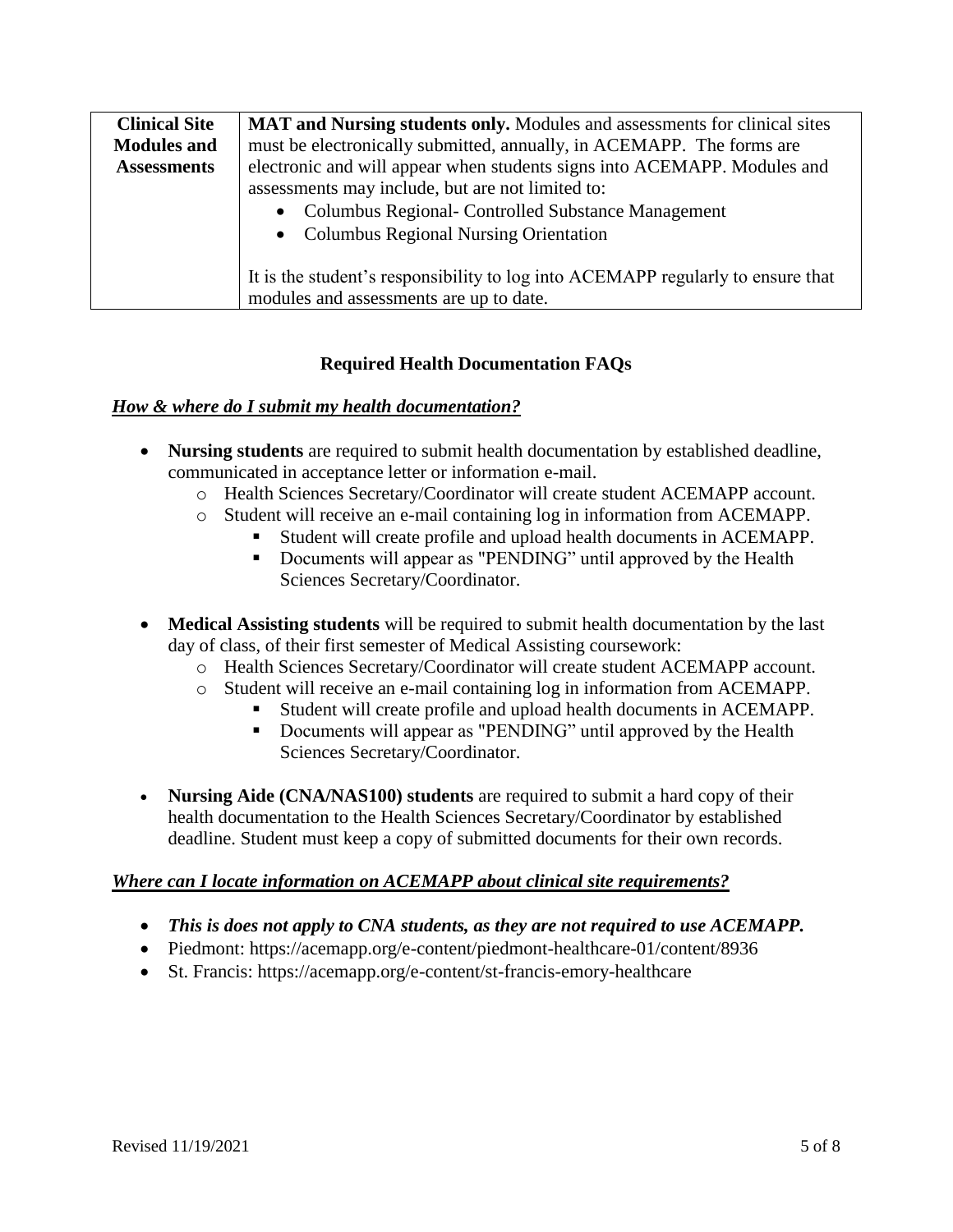## **Required Health Documentation FAQs (continued)**

#### *Where may I obtain my Health Documents?*

- **Health Sciences Physical***:* The Health Sciences Physical Form may be completed by a physician, a nurse practitioner or a physician's assistant at any one of the following:
	- o Physician's office.
	- o An occupational medicine clinic.
	- o An acute care clinic which provides physicals.
	- o A Health Department which provides physicals.
- **Immunization or Shot Records**: Immunization or shot records may be obtained at any one of the following:
	- o Physician's office.
	- o Health Department.
	- o High School Health Office
- **Titers**: If titers are required for proof of immunity, this lab work may be obtained at any one of the following:
	- o Physician's office.
	- o Health Department.
	- o An acute care or occupational medicine clinic which provides lab work.
- **TB**: A TB skin test (PPD) may be obtained at any one of the following:
	- o Physician's office.
	- o Health Department.
	- o An acute care or occupational medicine clinic which administers PPD.
- **Chest X-Ray**: If a student has a history of tuberculosis or a positive PPD and needs to obtain a chest x-ray, they may obtain a chest x-ray at any one of the following:
	- o Physician's office, if they provide x-rays.
	- o The hospital or an imaging service, with a doctor's order.
- **Background Check**: Background check will be completed by school and clinical site designated vendor once student pays and provides required information. Health Sciences Secretary/Coordinator will provide information pertaining to background check.
- **Drug Screen**: Drug screen will be completed at the site selected by each student when submitting Background check and drug screen order to school and clinical site designated vendor.
- **BLS (Basic Life Support) Certification:** Locations for students to obtain American Heart Association OR American Red Cross BLS Provider certification include, but are not limited to, the following:
	- o Local American Heart Association or American Red Cross Office
	- o Local hospital providing community education for BLS provider
	- o CVCC enrollment in EMS100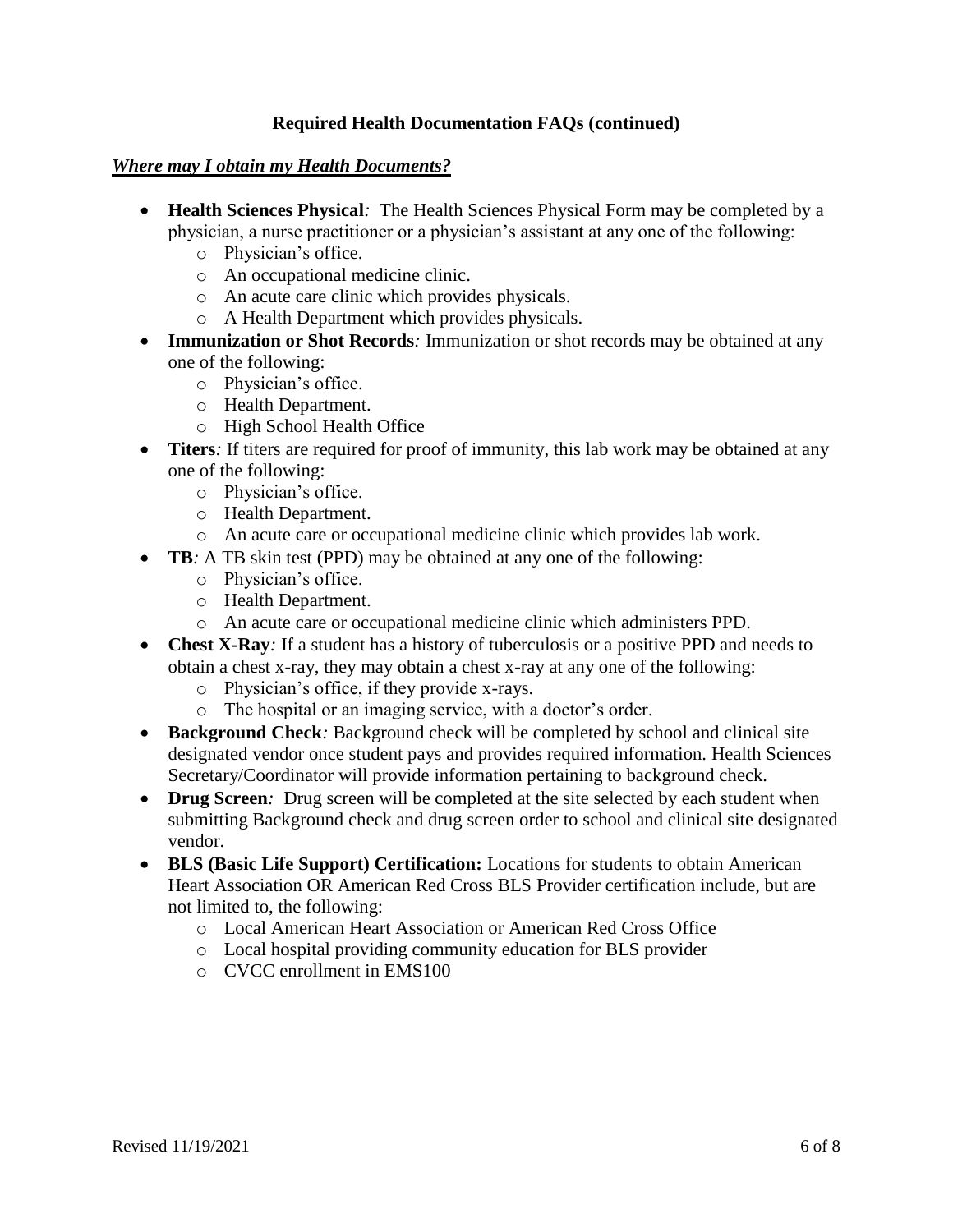### *Who are some recommended providers?*

- **STAT Medical** 2 Bradley Park Court Columbus, GA 31904 706-685-6074
- **Auburn Urgent Care** 2638 Enterprise Drive Opelika, AL 36801 334-749-9191
- **Russell Co. Health Department** 1850 Crawford Road Phenix City, AL 36869 334-297-0251
- **Lee Co. Health Department** 1801 Corporate Drive Opelika, AL 36801 334-745-5765
- **Columbus Department of Public Health** 2100 Comer Avenue Columbus, GA 31901 706-321-6300